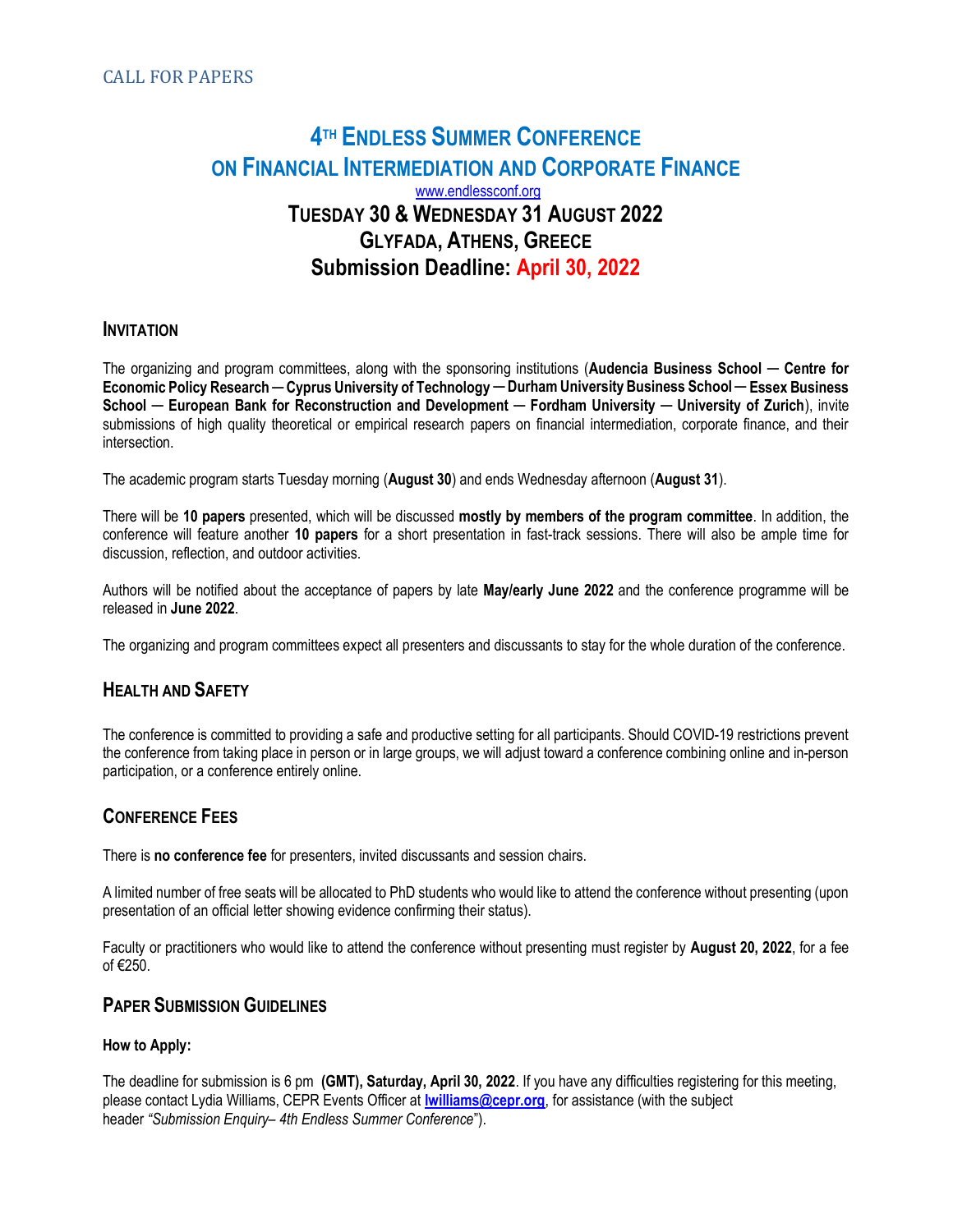#### Authors who are CEPR affiliated or already have a CEPR profile can upload their submission by:

1) Log in on the CEPR portal online at https://portal.cepr.org/

2) Go to https://portal.cepr.org/meetings/1528/info

3) If you are a member of the FE programme area click on "Change registration details", complete the requested information and click "Submit information".

4) If you have a CEPR profile, click on "Step 1: Apply" and complete the requested information and click "Register"

#### Authors who are not CEPR affiliated or do not have a CEPR profile can:

1) Create an online profile here

2) Log in on the CEPR portal online at https://portal.cepr.org/

3) Go to https://portal.cepr.org/meetings/1528/info

4) Click on "Step 1: Apply" and complete the requested information and click "Register"

## **VENUE**

Amarilia Hotel, Agiou Nikolaou 13, Vouliagmeni 166 71, Greece

## ORGANIZING COMMITTEE

Panayiotis C. Andreou (Cyprus University of Technology) Hans Degryse (KU Leuven & CEPR) Ralph De Haas (EBRD, CEPR, and KU Leuven) Manthos Delis (Audencia Business School) Iftekhar Hasan (Fordham University & Bank of Finland) Sotirios Kokas (University of Essex) Steven Ongena (University of Zurich, SFI, KU Leuven & CEPR) Dennis Philip (Durham University Business School)

## PROGRAM COMMITTEE

Tobias Berg (Frankfurt School of Finance & Management) Arnoud Boot (University of Amsterdam & CEPR) Fabio Braggion (Tilburg University) Martin Brown (University of St. Gallen) Elena Carletti (Bocconi University & CEPR) Si Cheng (CUHK Business School) Douglas Cumming (Florida Atlantic University) Ian Cooper (London Business School) Claudia Custodio (Imperial College London & CEPR) Olivier De Jonghe (National Bank of Belgium & Tilburg University) Ioannis Floros (University of Wisconsin-Milwaukee) Bill Francis (Lally School of Management) Andreas Fuster (Swiss National Bank) Pedro Gete (IE Business School) Mariassunta Giannetti (Stockholm School of Economics & CEPR) Elisabeth Kempf (Chicago Booth) Nicola Limodio (Bocconi University) Alex Michaelides (Imperial College London & CEPR) Roni Michaely (University of Geneva) Frederike Niepman (Federal Reserve Board) Michaela Pagel (Columbia Business Schoo) José-Luis Peydró (Imperial College London, UPF, CREI, Barcelona GSE & CEPR) Alexander Popov (ECB) Raghavendra Rau (Cambridge Judge Business School) Lucio Sarno (Cass Business School & CEPR) Larissa Schäfer (Frankfurt School of Finance & Management) Henri Servaes (London Business School)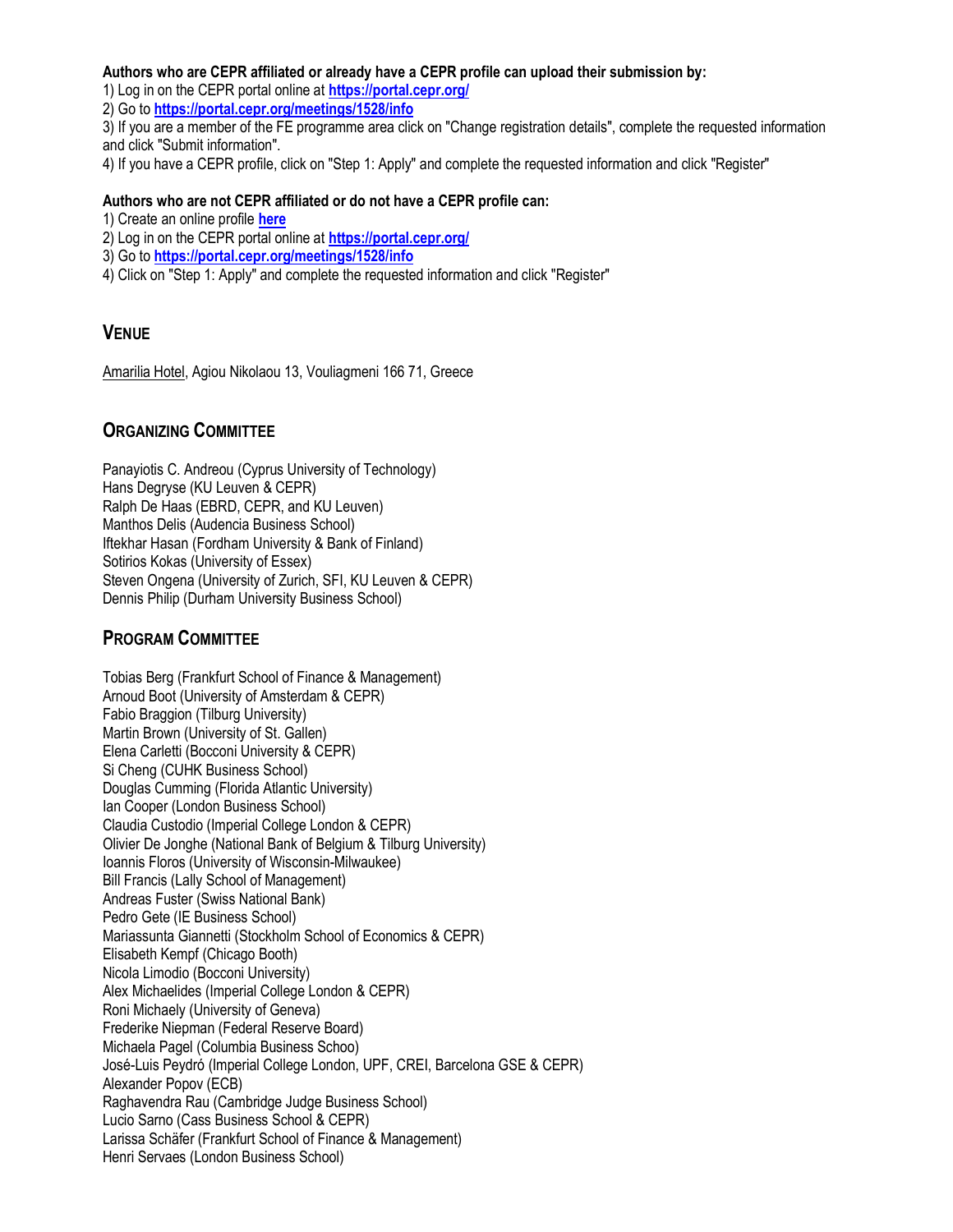Elena Simintzi (University of North Carolina) Denis Sosyura (Arizona State University) Sascha Steffen (Frankfurt School of Finance & Management) Margarita Tsoutsoura (Cornell University & CEPR & NBER) Patrick Verwijmeren (Erasmus School of Economics) Wolf Wagner (Erasmus University Rotterdam & CEPR) David Yermack (NYU)

# FURTHER INFORMATION

Any further information regarding the conference can be obtained from www.endlessconf.org or by contacting the organizing committee at organizing 22@endlessconf.org.